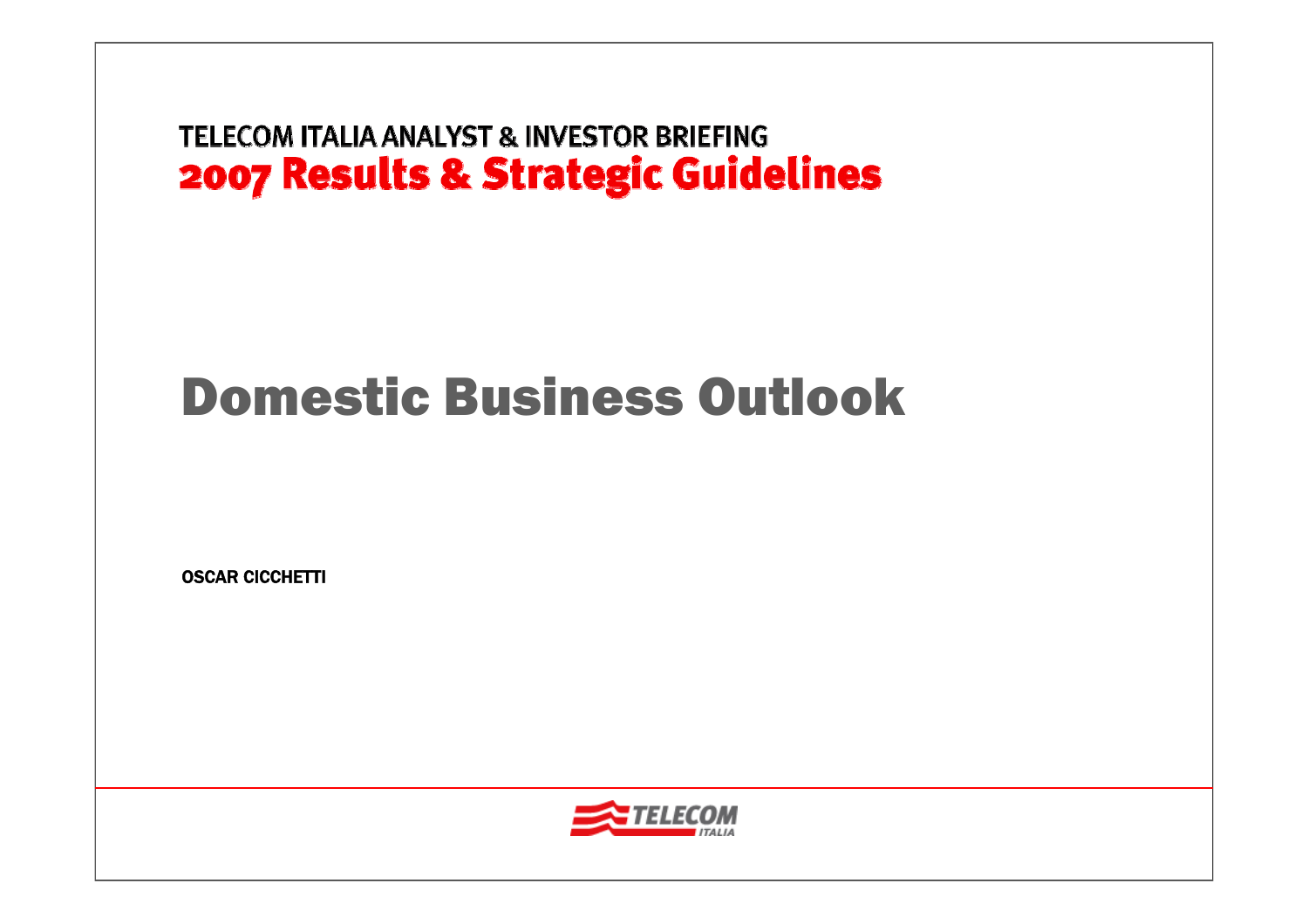MARKET OVERVIEW 2008-2010

### Safe Harbour

This presentation contains statements that constitute forward-looking statements within the meaning of the Private Securities Litigation Reform Act of 1995. These statements appear in a number of places in this presentation and include statements regarding the intent, belief or current expectations of the Company with respect to the customer base, estimates regarding future growth in the different business lines and the global business, market share, financial results and other aspects of the Company's activities and strategies.

Such forward looking statements are not guarantees of future performance and involve risks and uncertainties, and actual results may differ materially from those in the forward looking statements as a result of various factors.

Analysts and investors are cautioned not to place undue reliance on those forward looking statements, which speak only as of the date of this presentation. Telecom Italia Spa undertakes no obligation to release publicly the results of any revisions to these forward looking statements which may be made to reflect events and circumstances after the date of this presentation, including, without limitation, changes in Telecom Italia Spa business or acquisition strategy or to reflect the occurrence of unanticipated events. Analysts and investors are encouraged to consult the Company's Annual Report on Form 20-F as well as periodic filings made on Form 6-K, which are on file with the United States Securities and Exchange Commission , which set out certain factors that could cause actual results to be materially different from the forward-looking statements contained herein.

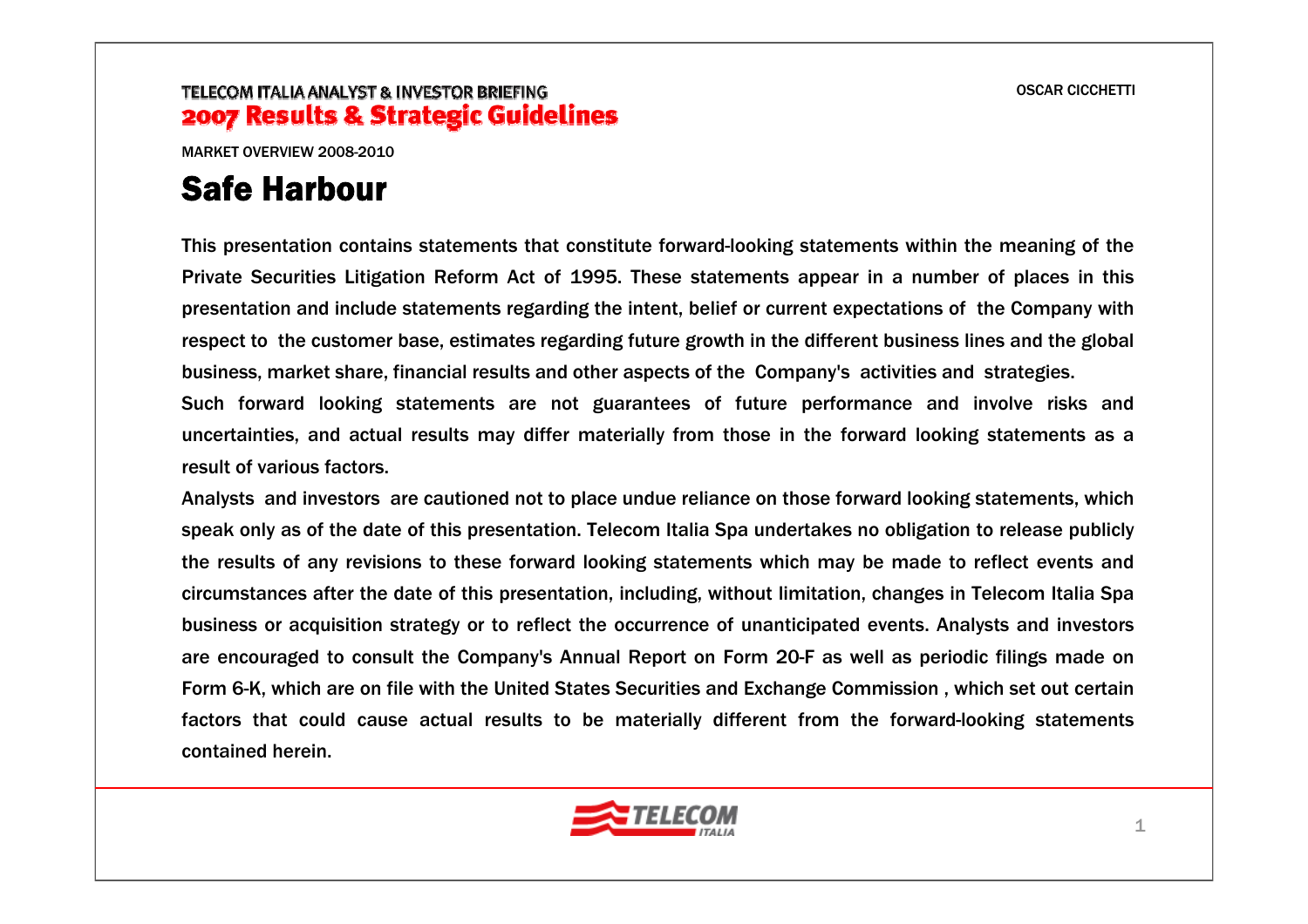MARKET OVERVIEW 2008-2010

# Consolidate and Transform Domestic Business: Focus on Share of Wallet



*\*\*\* Includes equipment*

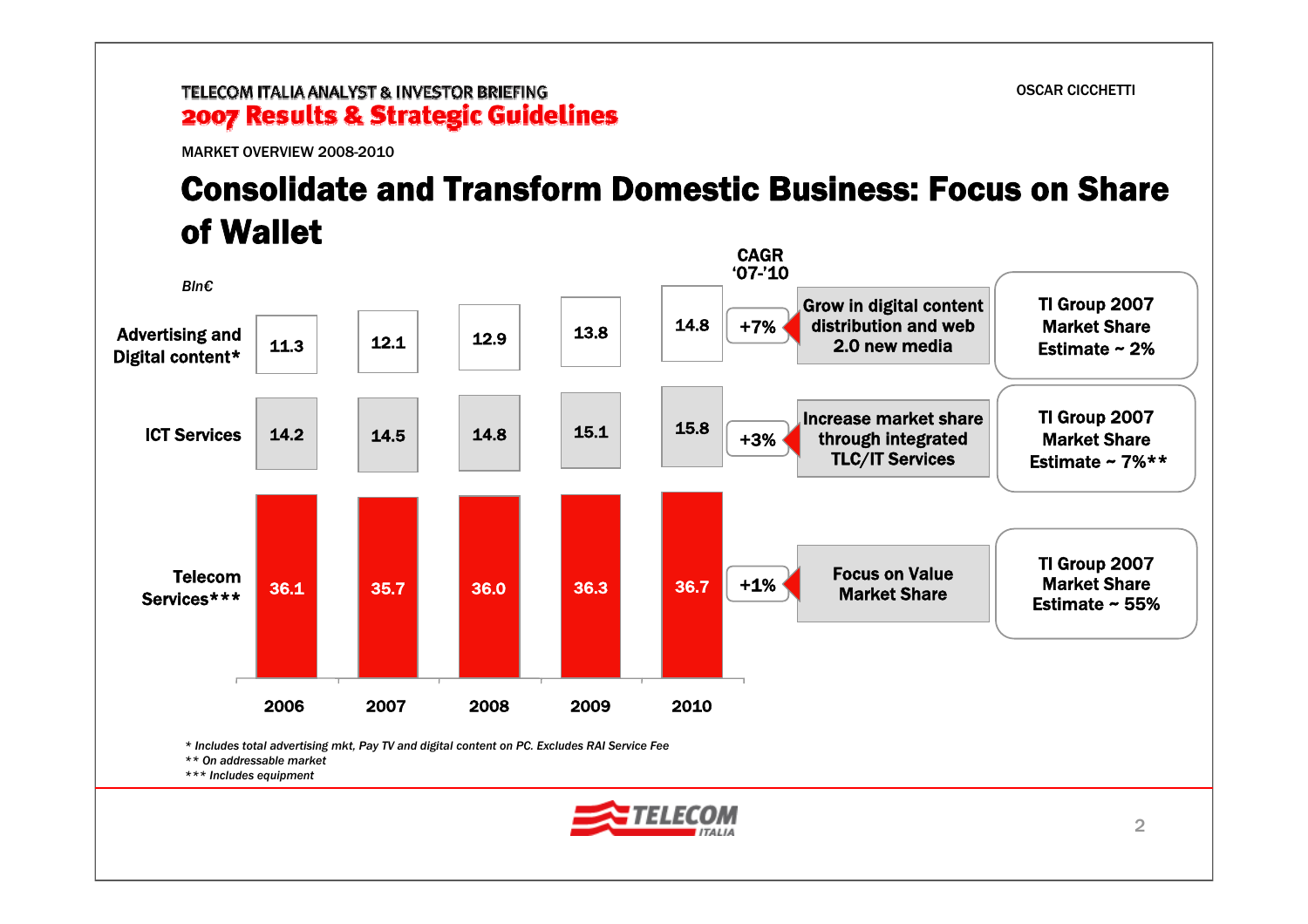MARKET OVERVIEW 2008-2010

### Consolidate and Transform Domestic Business: Focus on Share of Wallet

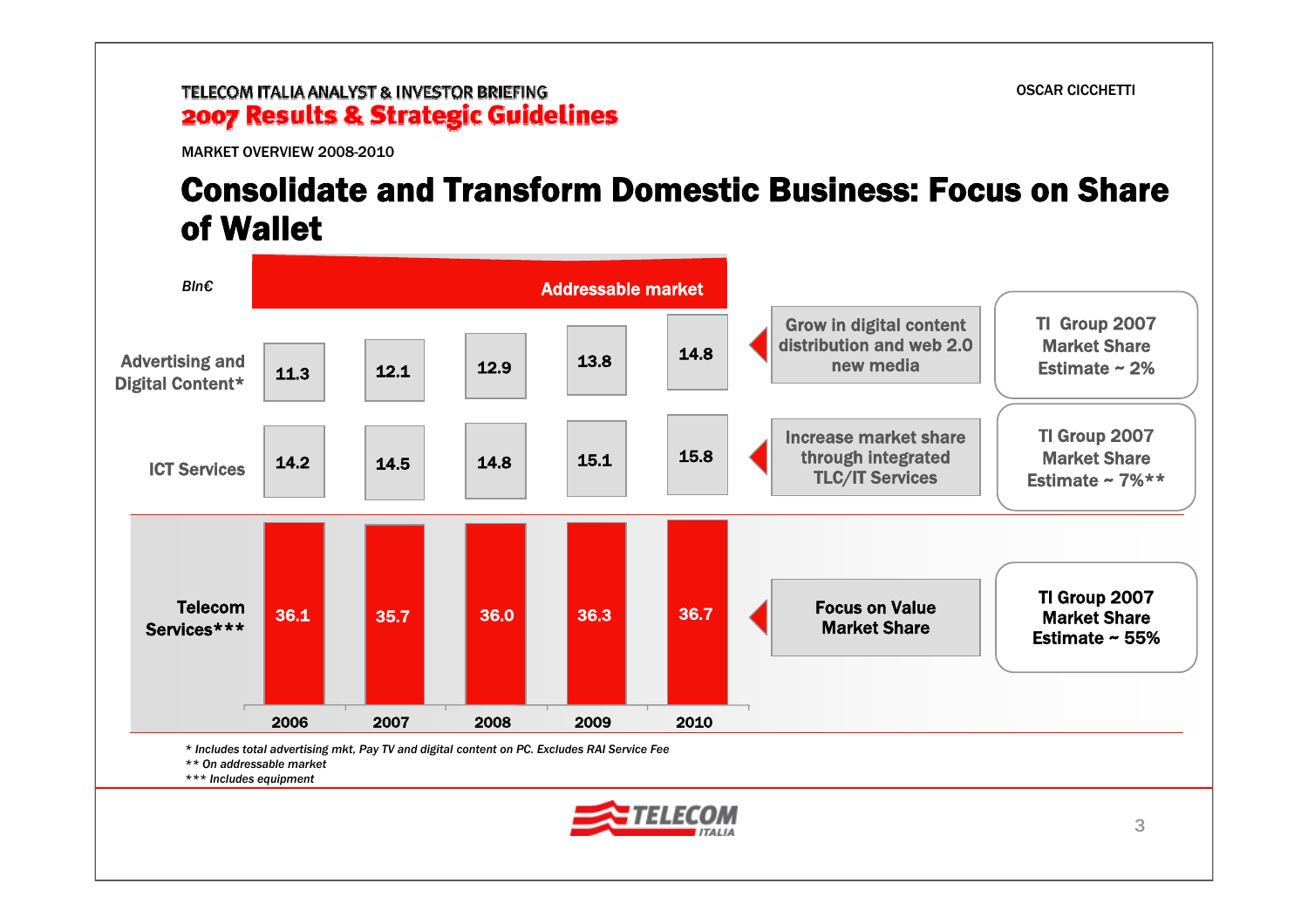MARKET OVERVIEW 2008-2010

### Telecom Services



Decrease of fixed access driven by a mix evolving towards xDSL and by mobile substitution

*Source: internal estimates based on OVUM, Gartner, IDC, Assinform and Sirmi data*



a reduction in the "mobility premium", facilitating migration

OSCAR CICCHETTI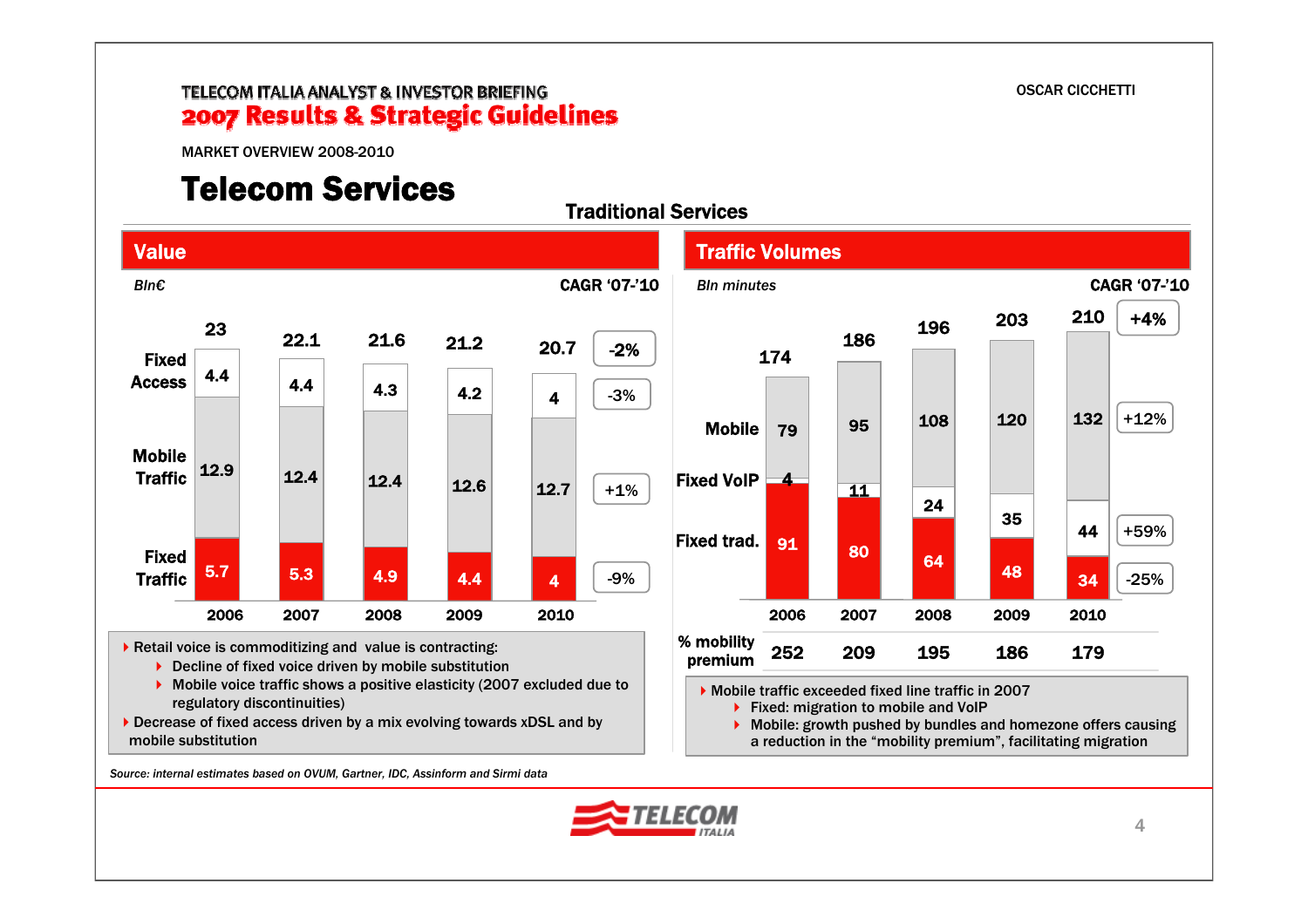OSCAR CICCHETTI

#### TELECOM ITALIA ANALYST & INVESTOR BRIEFING 2007 Results & Strategic Guidelines

MARKET OVERVIEW 2008-2010

# Telecom Services



*\* Broadband VAS included (eg. security package, anti-spamming, mobile mailing, …)* 

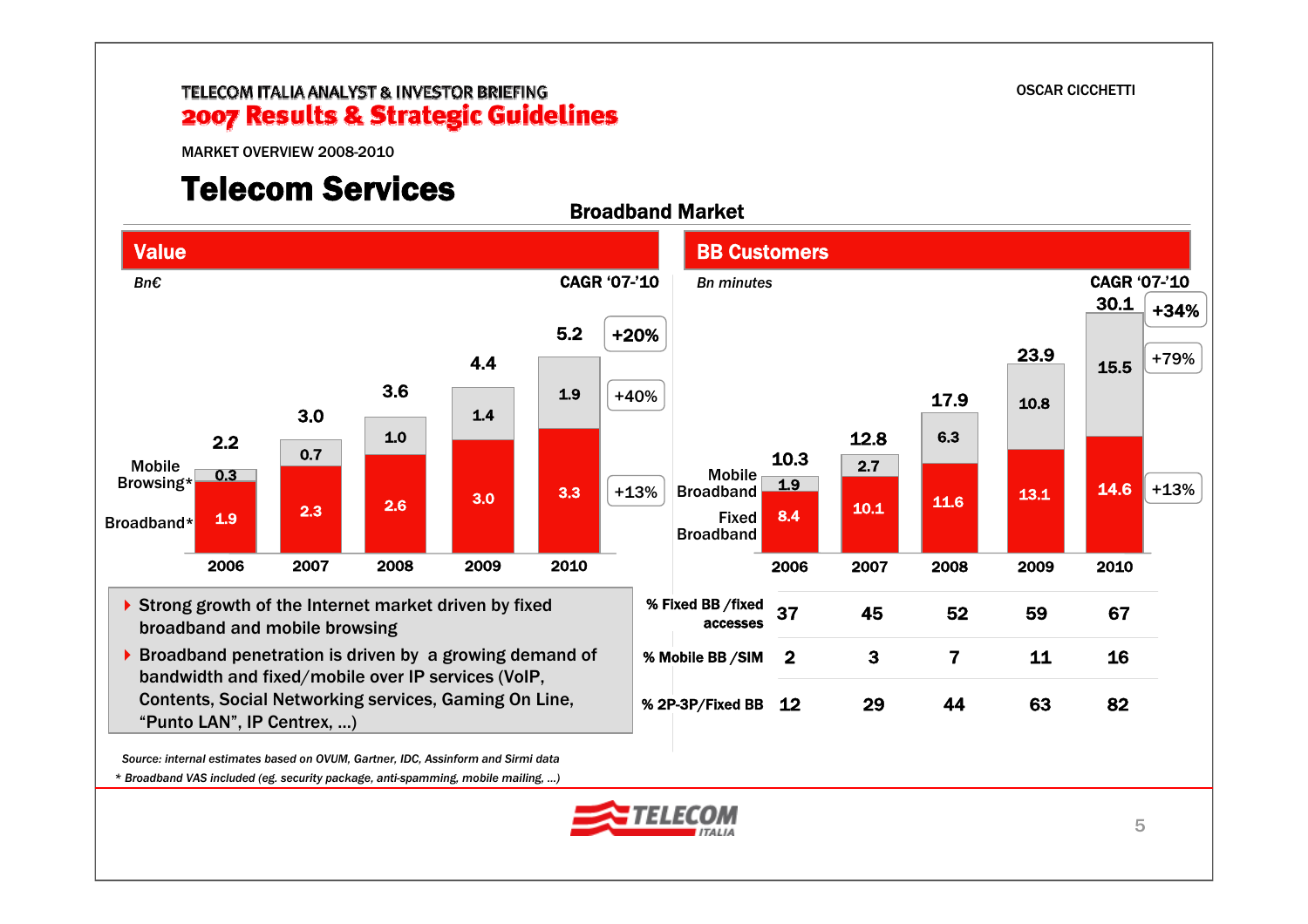OSCAR CICCHETTI

MARKET OVERVIEW 2008-2010

### Telecom Services



Messaging and Fixed VAS markets are significant in term of revenues but substantially mature

▶ Mobile Interactive VAS drive growth

*Source: internal estimates based on OVUM, Gartner, IDC, Assinform and Sirmi data*

*\*Premium Services, Voice VAS* 

*\*\* SMS, MMS, Instant Messaging*

*\*\*\*Voice VAS, Premium Services, Content ,WAP, Mobile TV and B2B Services*

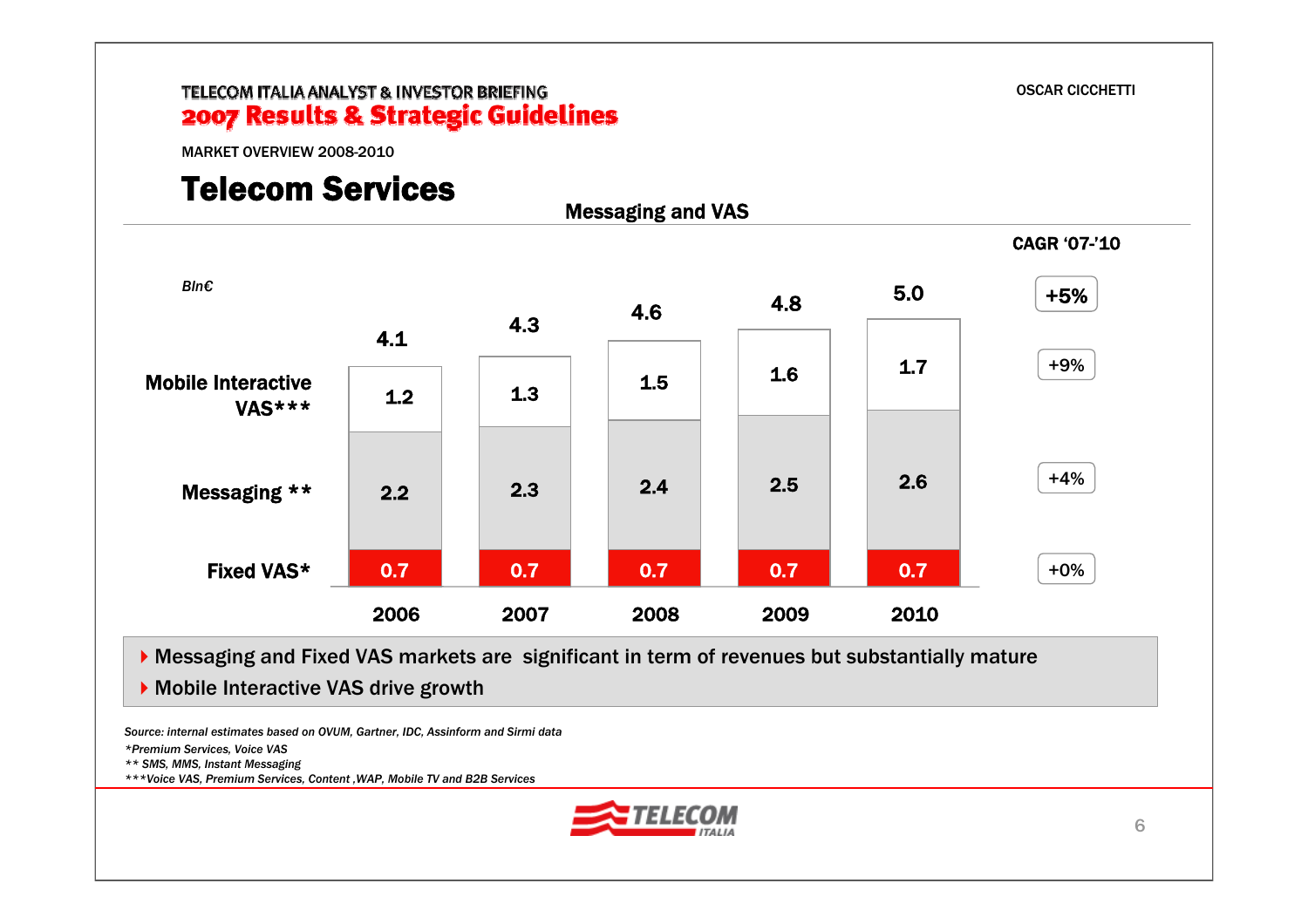MARKET OVERVIEW 2008-2010

# Consolidate and Transform Domestic Business: Focus on Share of Wallet



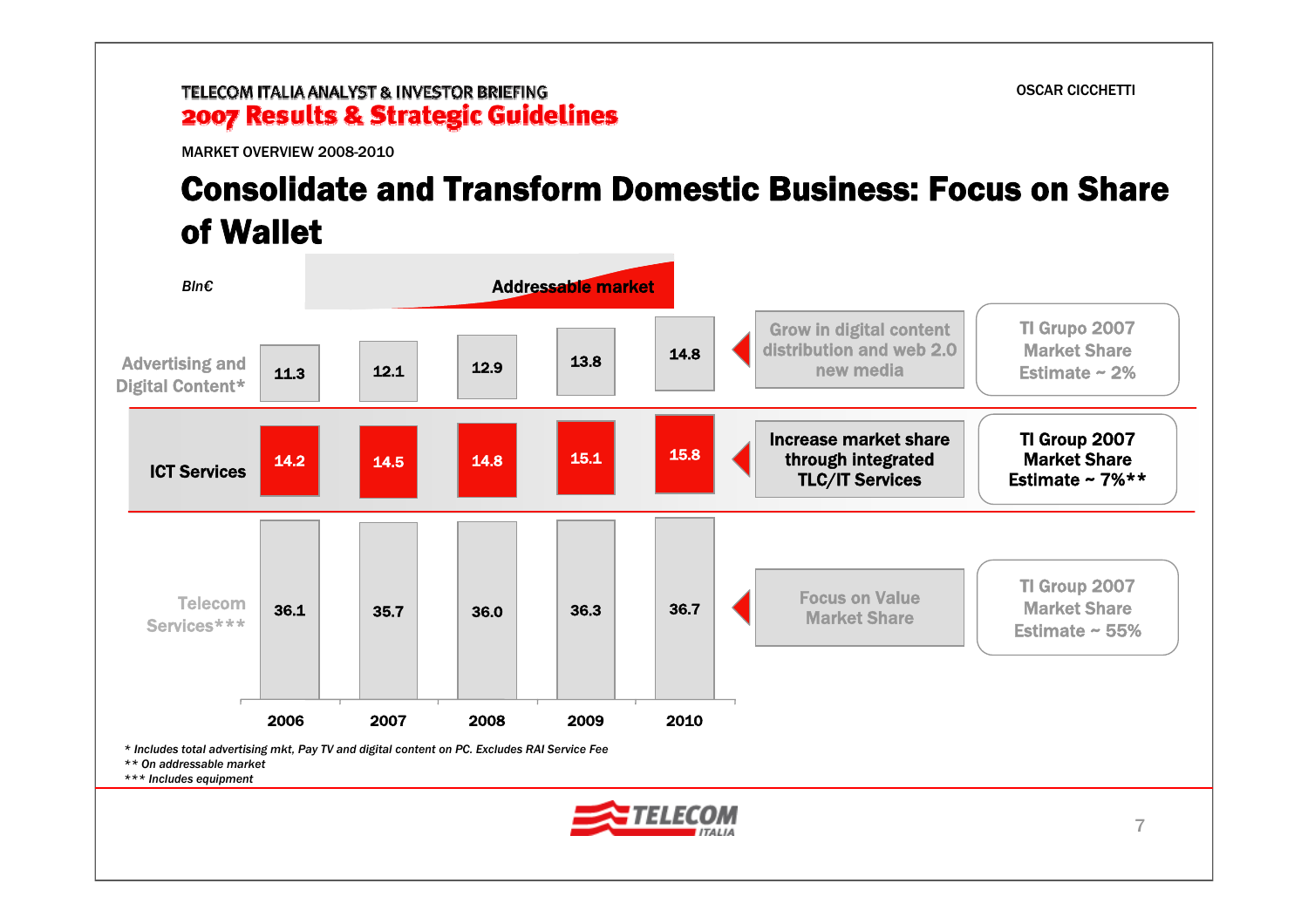MARKET OVERVIEW 2008-2010

# ICT Services



ICT market is attractive in terms of size and growth

Virtualization, "SW as a service" and Service Oriented Architecture increase telco opportunities

*Source: Assinform, IDC & AT Kearney Analisys*

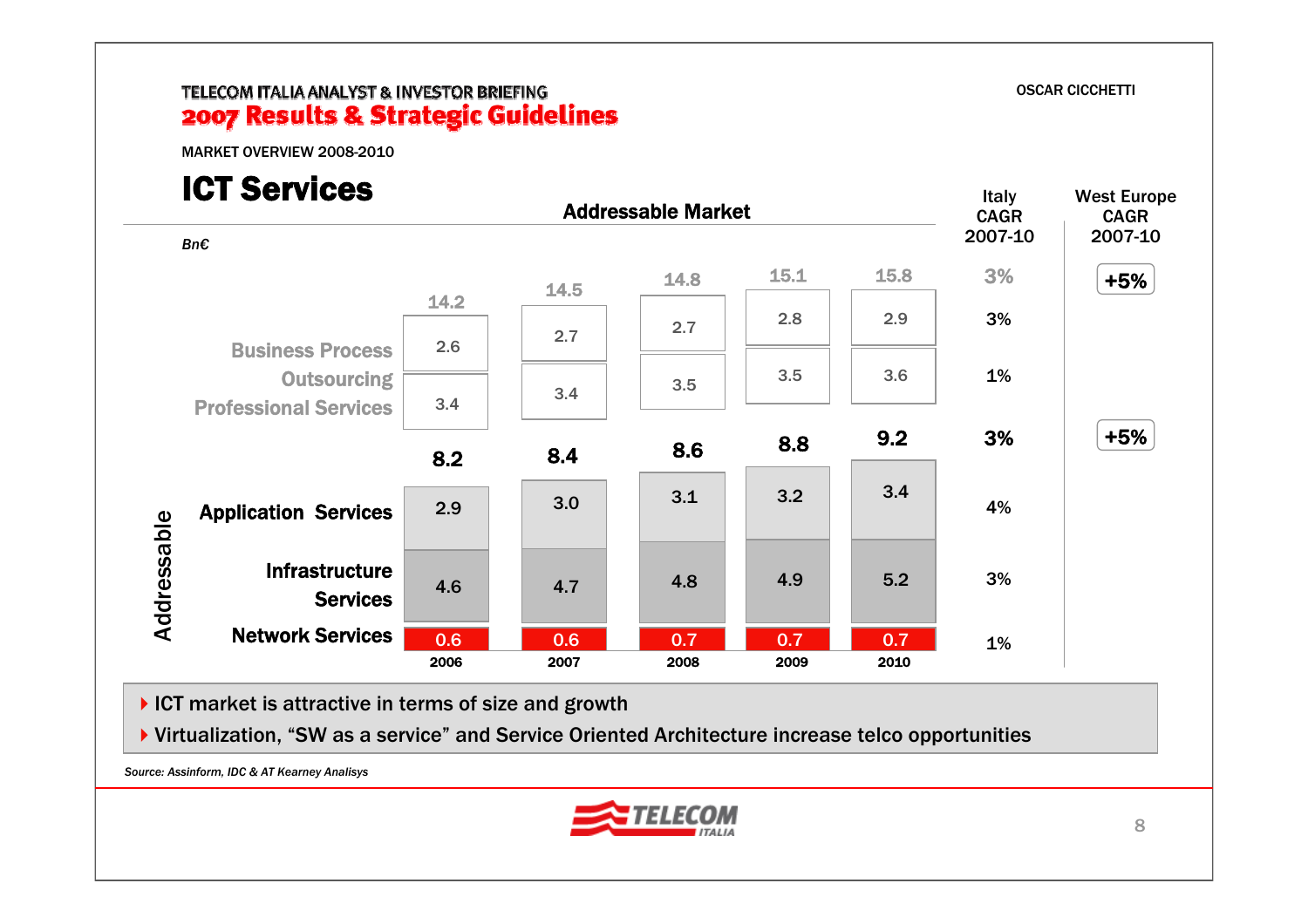MARKET OVERVIEW 2008-2010

# Consolidate and Transform Domestic Business: Focus on Share of Wallet